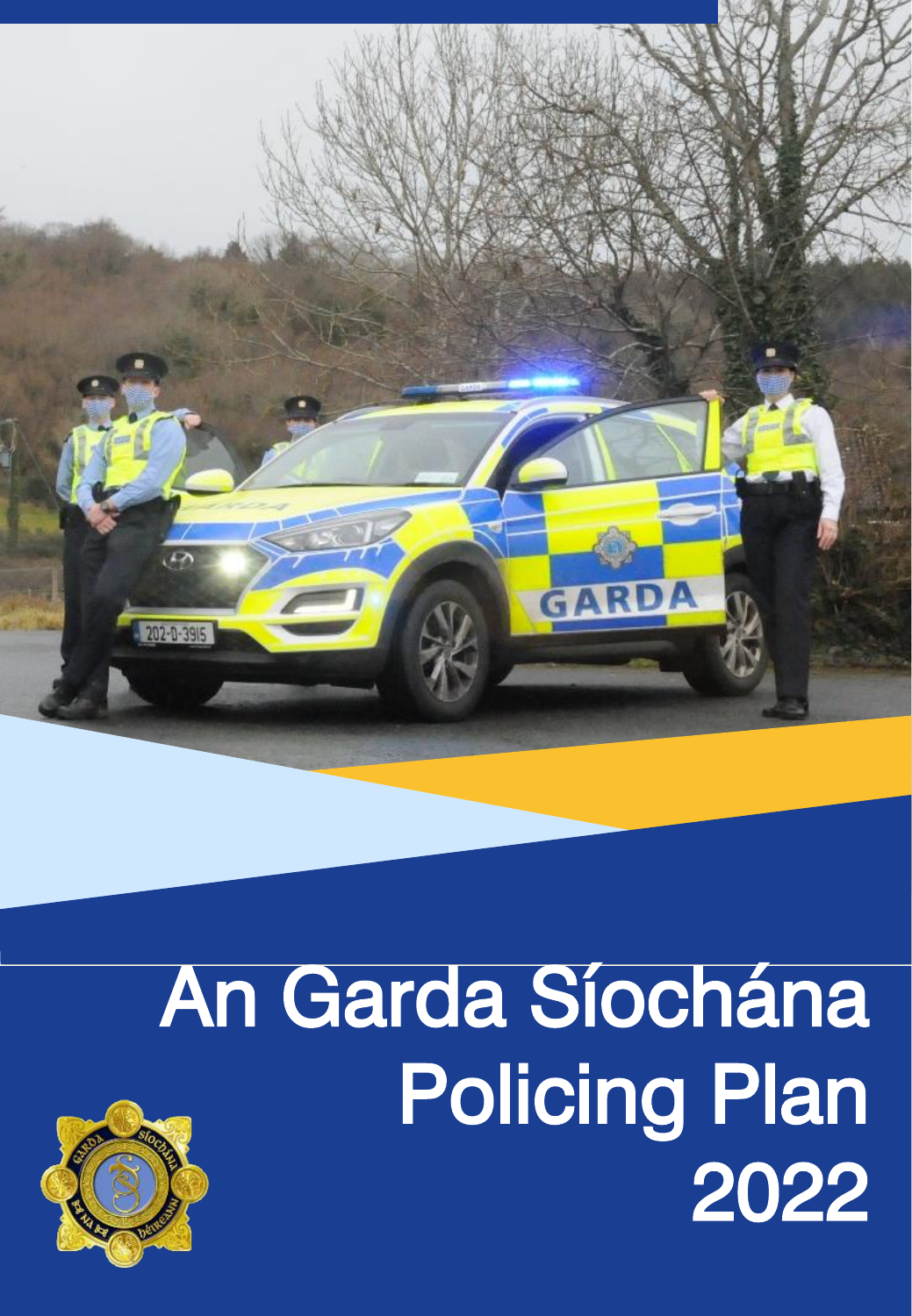| <b>Contents</b> |  |
|-----------------|--|
|                 |  |



| <b>Intro</b>                 |  |
|------------------------------|--|
| <b>Contents</b>              |  |
| Foreword                     |  |
| Strategic Overview 2022-2024 |  |

## **Pillars**

| Community                                  |    |
|--------------------------------------------|----|
| Tackling Crime & Preventative Policing     | 8  |
| Victims & the Vulnerable                   | 9  |
| Protecting the Security of the Irish State | 10 |
| Sustainable Change & Innovation            | 11 |

### **Enablers**

| People & Purpose                | 13 |
|---------------------------------|----|
| Partnerships                    | 14 |
| Engagement                      | 15 |
| <b>Empowerment &amp; Trust</b>  | 16 |
| <b>Information-Led Policing</b> | 17 |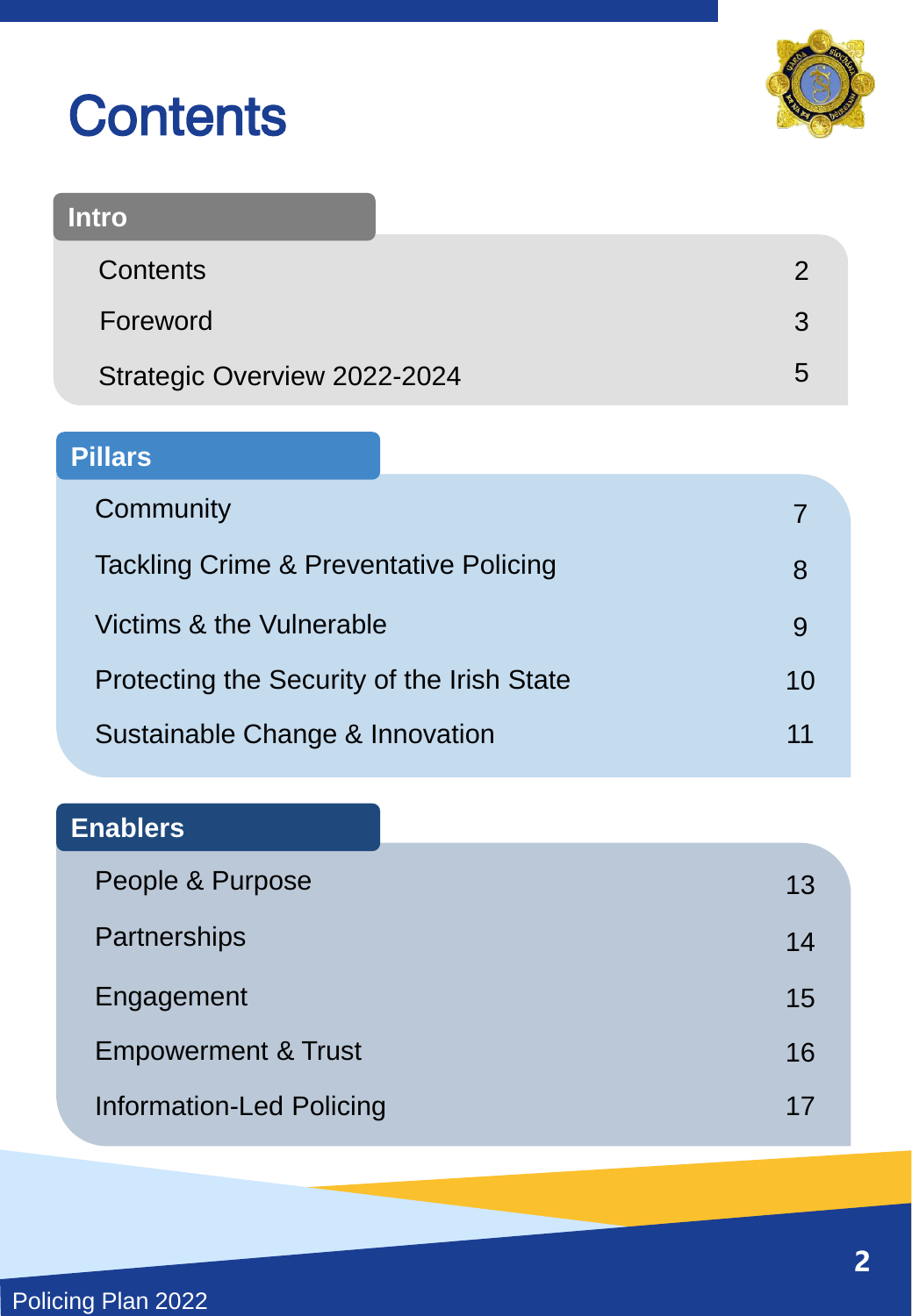## Foreword



The Policing Plan 2022 represents the first of three annual plans that will give effect to An Garda Síochána Strategy Statement 2022-24. While we recognise that 2021 was overshadowed by the Covid-19 pandemic we remain focused on our organisational objectives and our goal of keeping people safe. The commitment and dedication demonstrated throughout the organisation in 2021 is testament to our strong relationship with the community.

The focus of the Policing Plan 2022 is on community policing and on preventing and detecting crime. We will continue to proactively engage with vulnerable and minority communities to better understand their needs. An Garda Síochána will achieve this through the rollout of the Community Policing Framework, engaging with the diversity fora, localised public attitude surveys and an increased social media presence. We will

work with local communities and other stakeholders to further develop community safety partnerships, to assist our understanding of local issues and to provide the appropriate response.

Through the Operating Model, our goal is to create more effective and efficient administration structures, and maximise the number of Gardaí available for operational duties. An Garda Síochána will continue to incorporate human rights and cultural awareness into policy and training at all levels of the organisation.

Continued investment in enhancing our ICT, finance and human resources capacity is central to delivering policing outcomes on the ground and we remain committed to that. New advances in digital supports, analytics and data gathering are assisting us to develop our mission. Being at the forefront of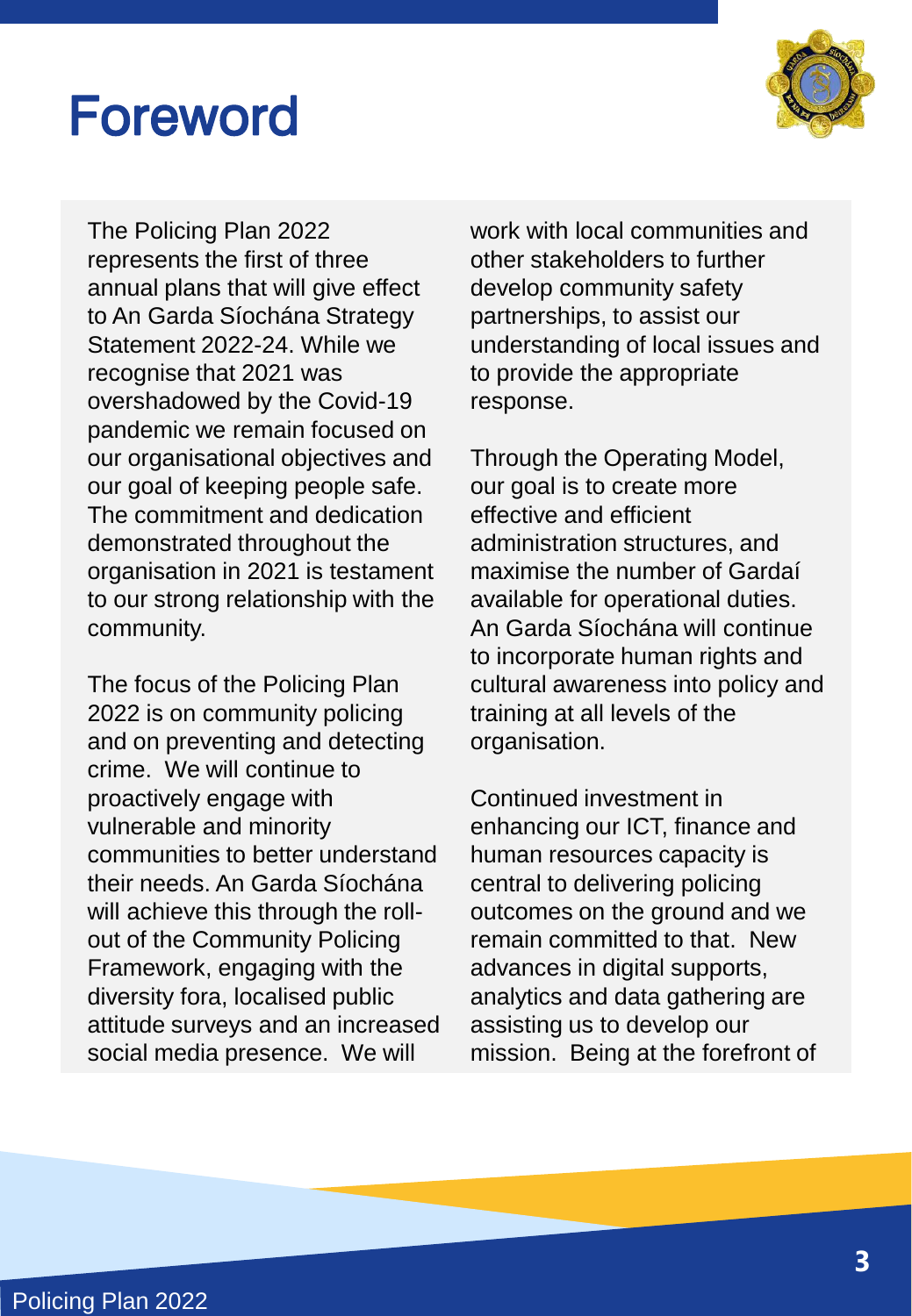## Foreword



modern systems, technology and operational innovations helps ensure the community is protected and served.

An Garda Síochána will continue to build on the supports available for vulnerable victims of crime. The ongoing development of the Divisional Protective Services Units in the Policing Plan 2022 will provide a deeper understanding and definition of incidents, and their outcomes for victims. This will assist An Garda Síochána to develop strategies, responses and training, and continue to build confidence in reporting and incident detections.

The trust built between the community and An Garda Síochána is at the heart of the service we provide. This has been a guiding principle for An Garda Síochána during the Covid-19 pandemic. The Policing Plan 2022 is a living document which will require flexibility and resilience due to the ongoing

challenges imposed by the Covid-19 pandemic. We will continue to embed our Code of Ethics, and develop an integrated Equality, Diversity and Inclusion Strategy, and carry out a new Cultural Audit Survey to continue the growth and development of An Garda Síochána.

Whilst there is still a degree of uncertainty in the immediate future, I am confident that we are well placed to deliver on our goal of keeping people safe in 2022.



**JA Harris** Commissioner An Garda Síochána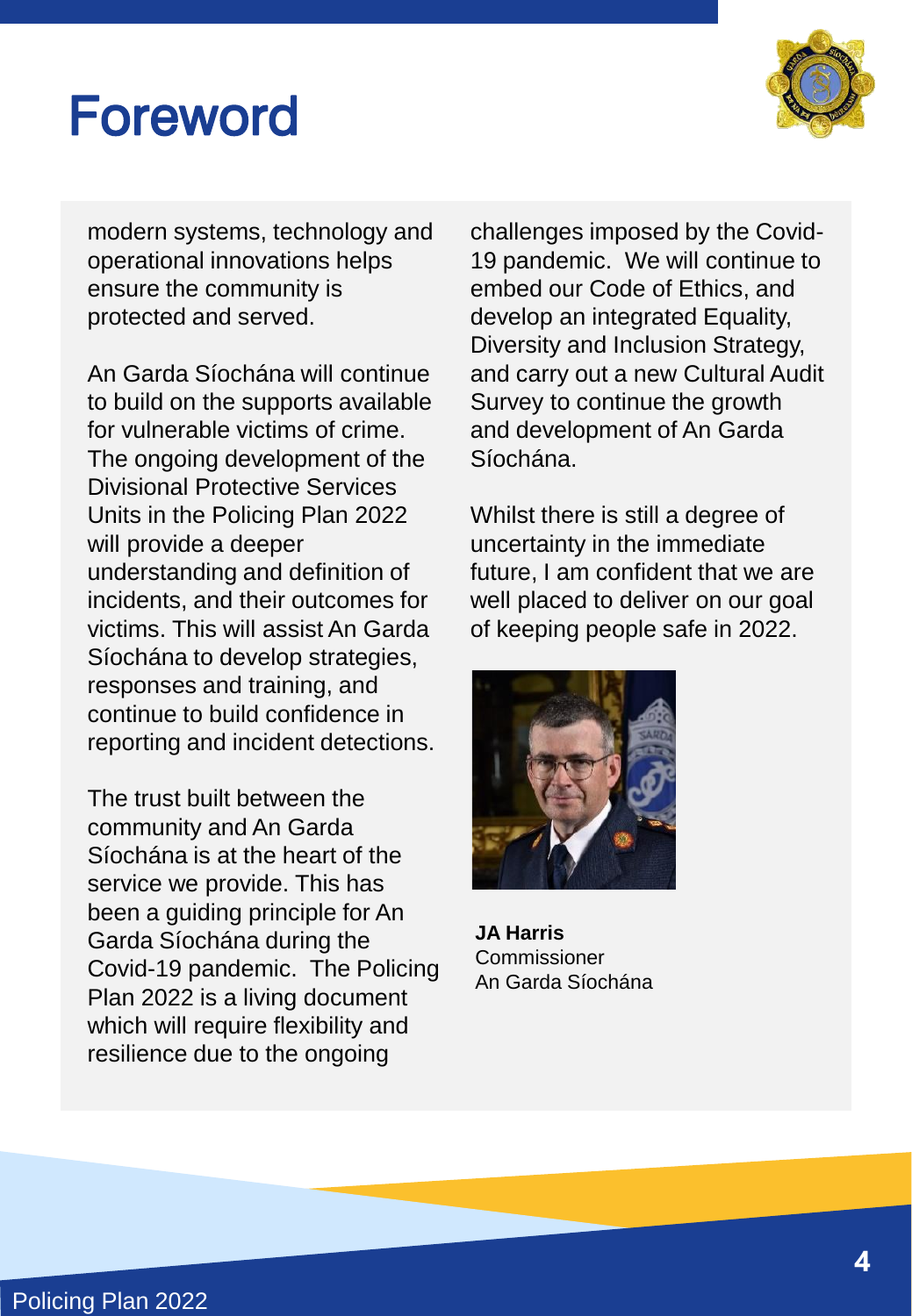

## **Strategic Overview** 2022 - 2024



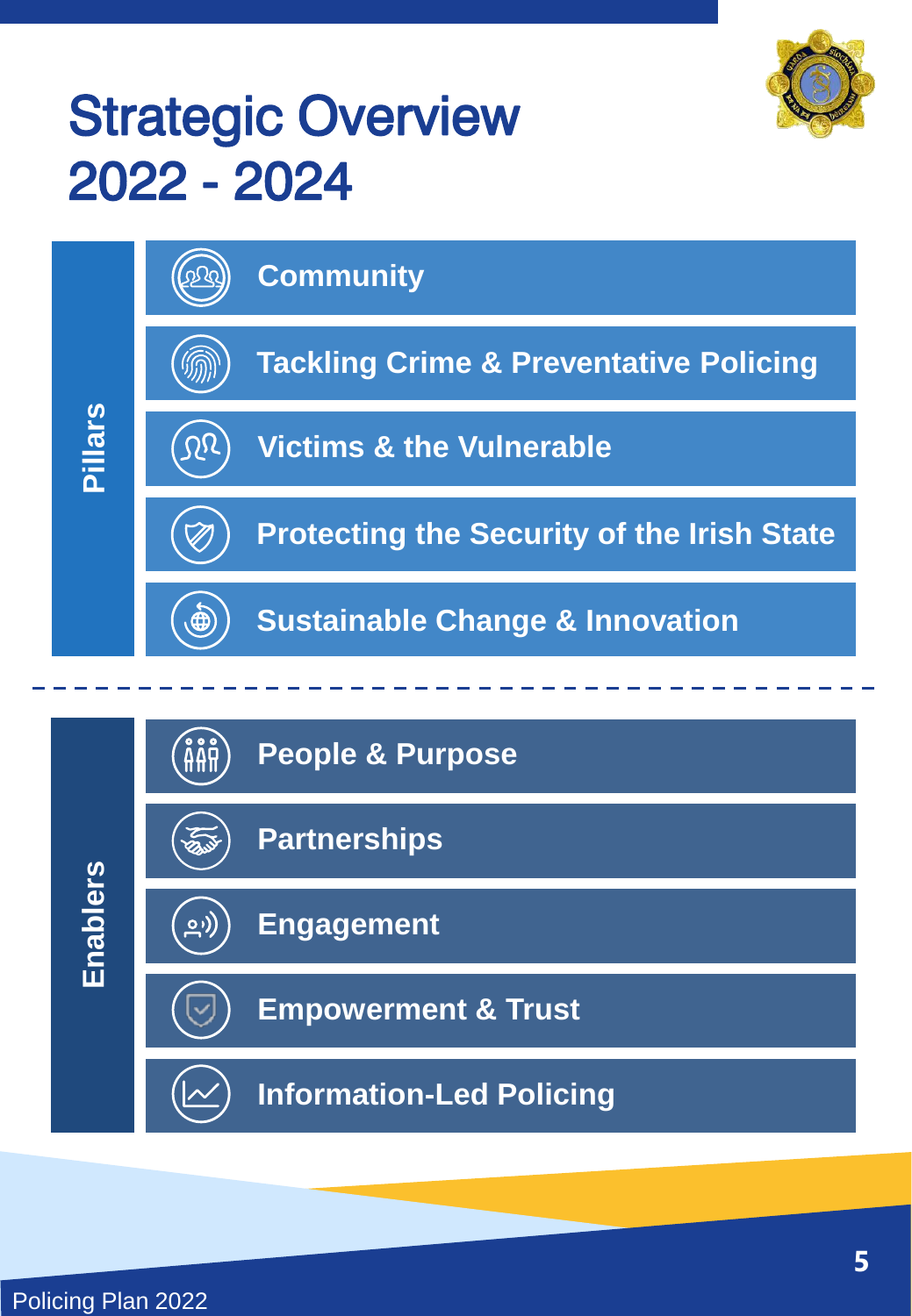



Policing Plan 2022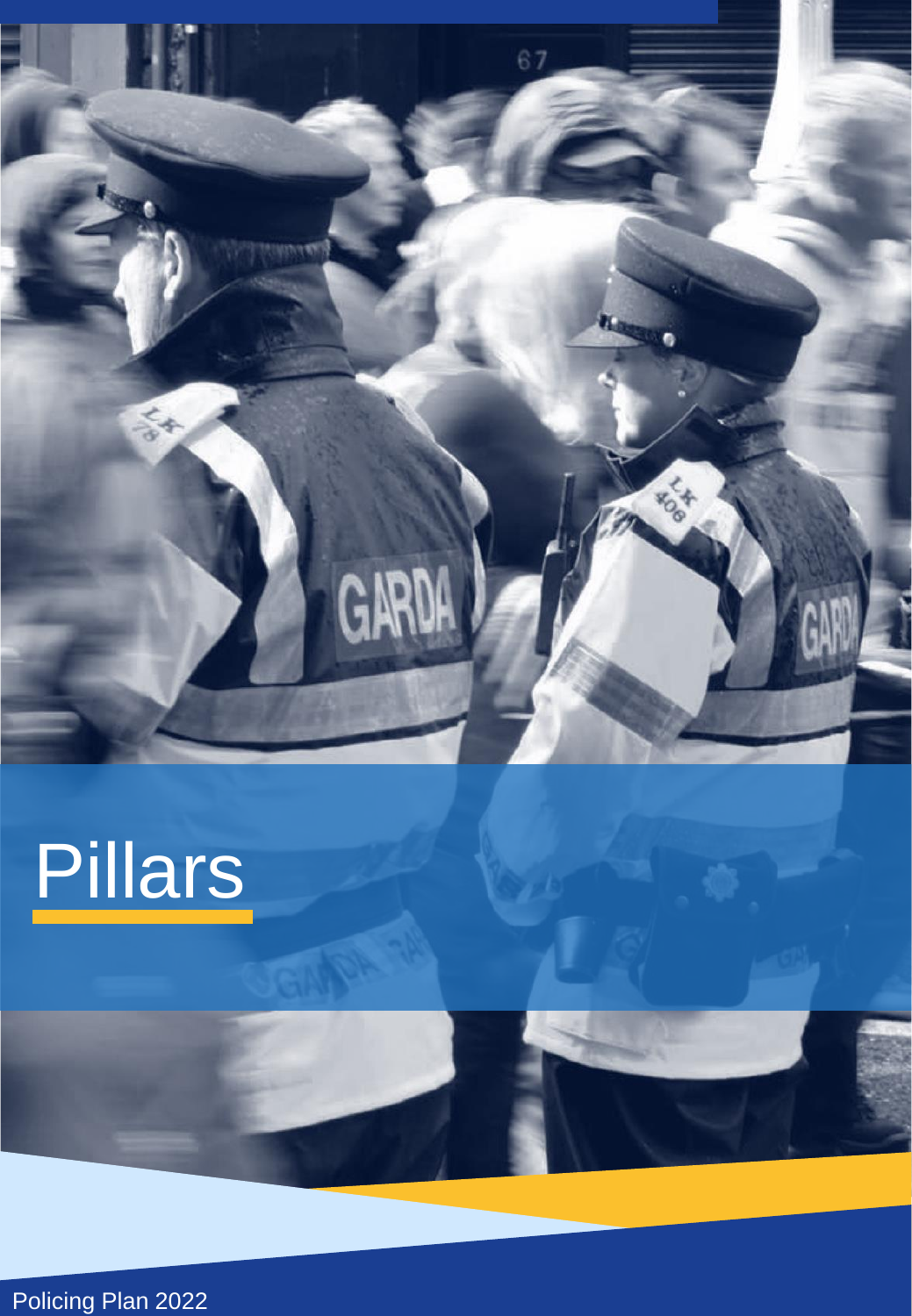## **Community**



Continue to **strengthen connections** with communities, **working in partnership** to keep people safe

Enhance and identify new accessibility pathways and community engagement opportunities through the continued development and application of community policing principles.

Continue to work with national and local level partners, supporting community safety and engagement.

Develop a visible, responsive approach to problem solving with communities through the rollout of the Community Policing Framework.

### Strategic Priorities 2022-24 How will we achieve this in 2022?



Develop a proactive approach to problem solving with communities through the review and continued rollout of the Community Policing Framework.



Strengthen engagement with vulnerable and minority communities to better understand their needs.

| ť |  |
|---|--|
|   |  |
|   |  |

Continue to support people reporting Hate Crime by increasing awareness within An Garda Síochána and affected communities.



Continue to combat drug trafficking and the harm caused by drug dealing in communities.

.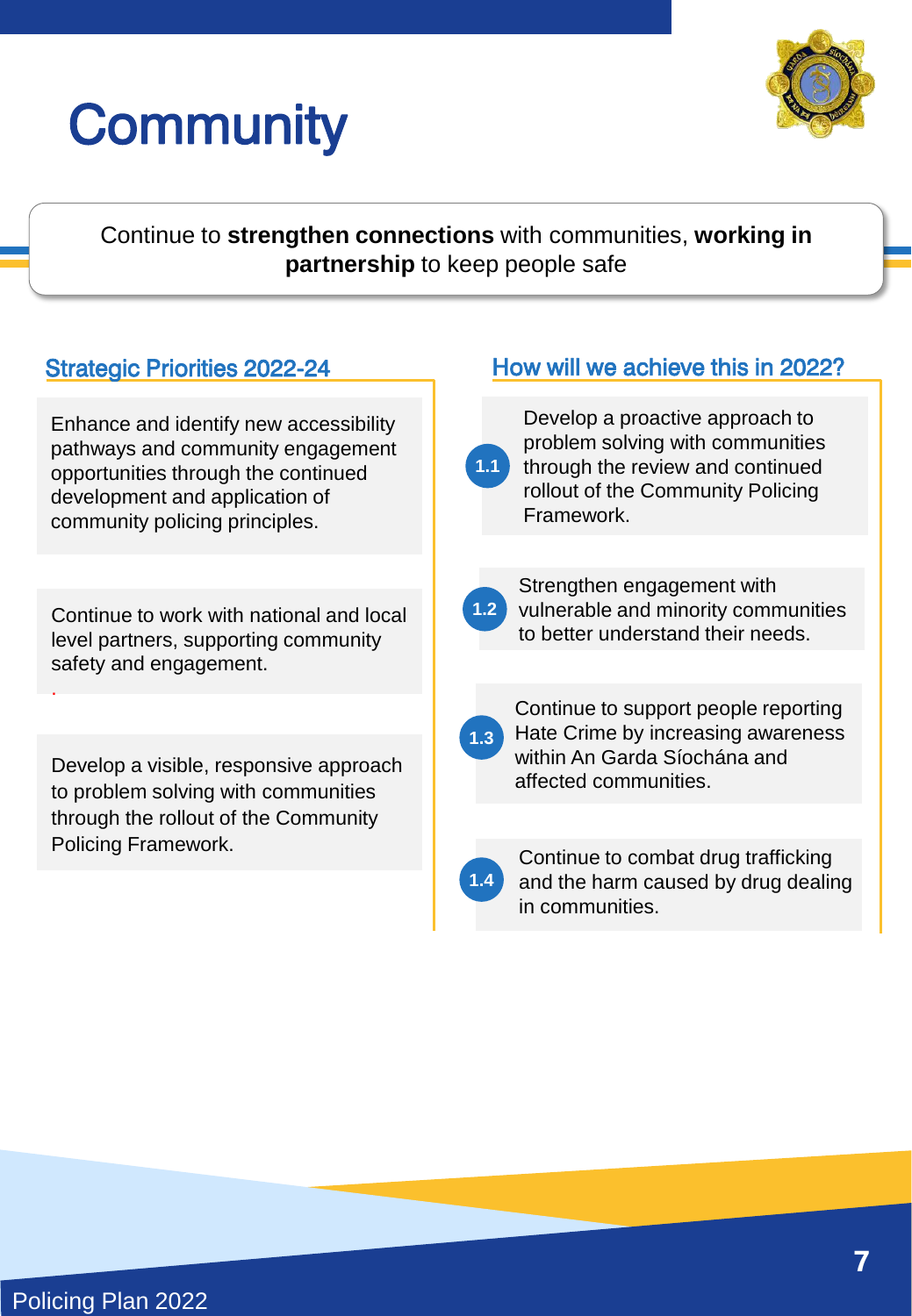## Tackling Crime & Preventative Policing



Proactively **anticipating** and addressing crime, including new and **emerging crime trends**, utilising effective information-led policing approaches

Address current and emerging crime trends, promoting proactive crime prevention in our communities.

Proactively address organised crime, regardless of its digital or physical origin.

Implement cohesive and consistent approaches within An Garda Síochána to strengthen our capacity to identify and disrupt new and emerging crime trends, recognising the varying complexities of crime in private, rural and urban environments.

Improved capacity and capability to address crime at all levels through further inter-agency collaboration, strengthening relationships with internal, national and international stakeholders and exploring new partnership opportunities.

### Strategic Priorities 2022-24 How will we achieve this in 2022?



Deliver proactive, intelligence-led responses to volume crime. **2.1**



Address recent increases in fraud and cyber-enabled crimes.



Complete and review the pilot of the National Criminal Intelligence Framework and the Serious Organised Crime Threat Assessment and develop a plan for



Proactively disrupt Organised & Serious Crime.

continued roll out.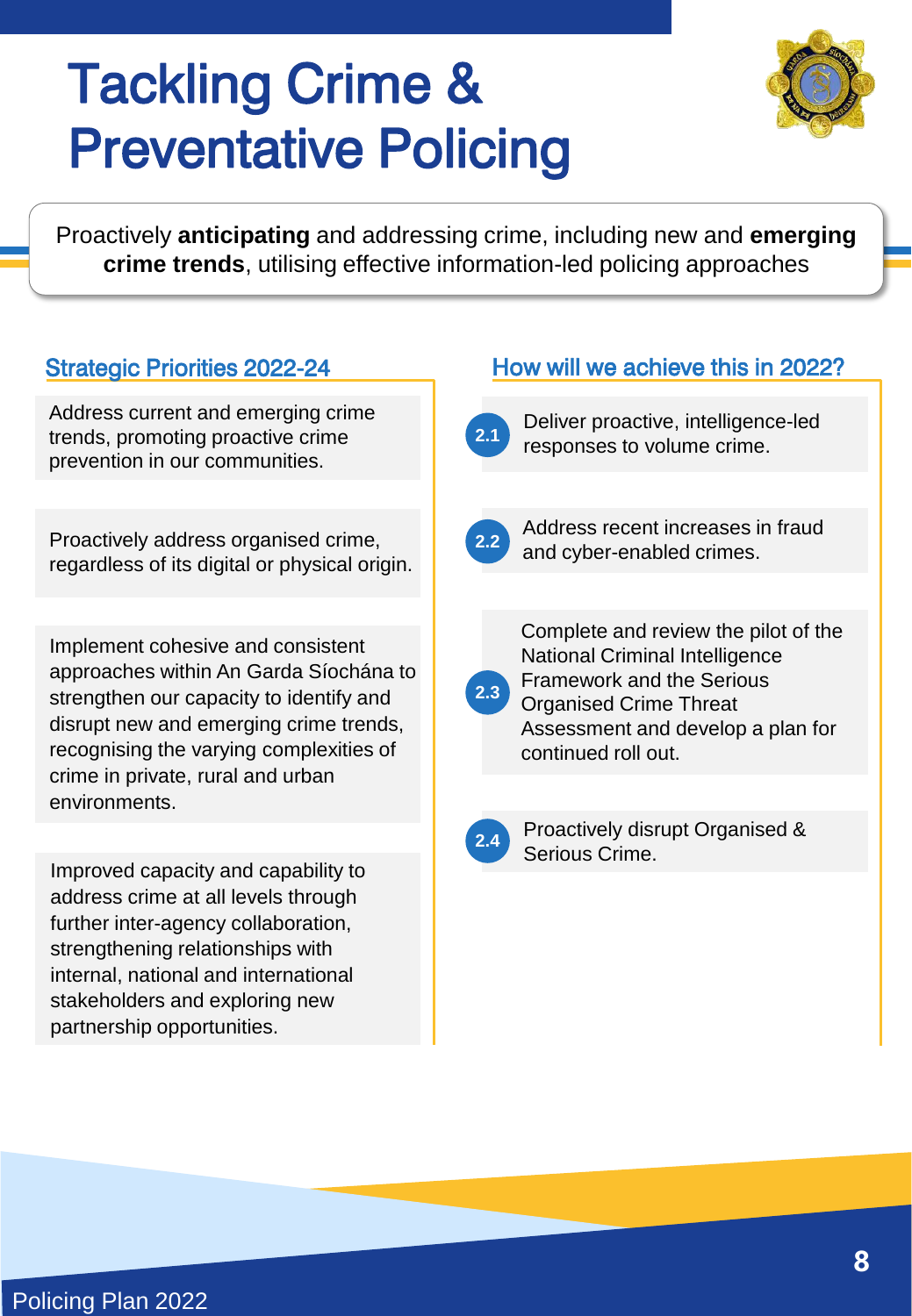

# Victims & the Vulnerable

Reducing harm **by promoting and protecting** the dignity and **Human Rights**  of **victims and all vulnerable persons** interacting with An Garda Síochána

### Strategic Priorities 2022-24

Identify, engage and assist those at higher risk of violence or crime, increasing confidence in reporting.

Support multi-disciplinary partnerships, understanding the needs of victims and the vulnerable to collaboratively identify and provide appropriate supports.

Ensure a consistent approach to the provision of supports and services for vulnerable people interacting with An Garda Síochána, protecting their human rights.

Continue to promote and enforce responsible behaviours on our roads, reducing risk to vulnerable users through targeted prevention and intervention activities, working in partnership with the Road Safety Authority.

### How will we achieve this in 2022?

Improve our capability to support victims of domestic violence, including coercive control, with particular focus on building on the progress achieved under Operation Faoiseamh and the rollout of the Divisional Protective Services Units. **3.1** Embed the implementation of a system of outcomes-based measurement for sexual offences, in addition to standard statistical reporting of crime. **3.2** Ensure appropriate supports are provided to victims and vulnerable people interacting with An Garda Síochána, considering independent recommendations, internal and external feedback. **3.3**

**3.4**

Continue to promote and enforce responsible behaviour on our roads working in partnership with the Road Safety Authority and partner agencies.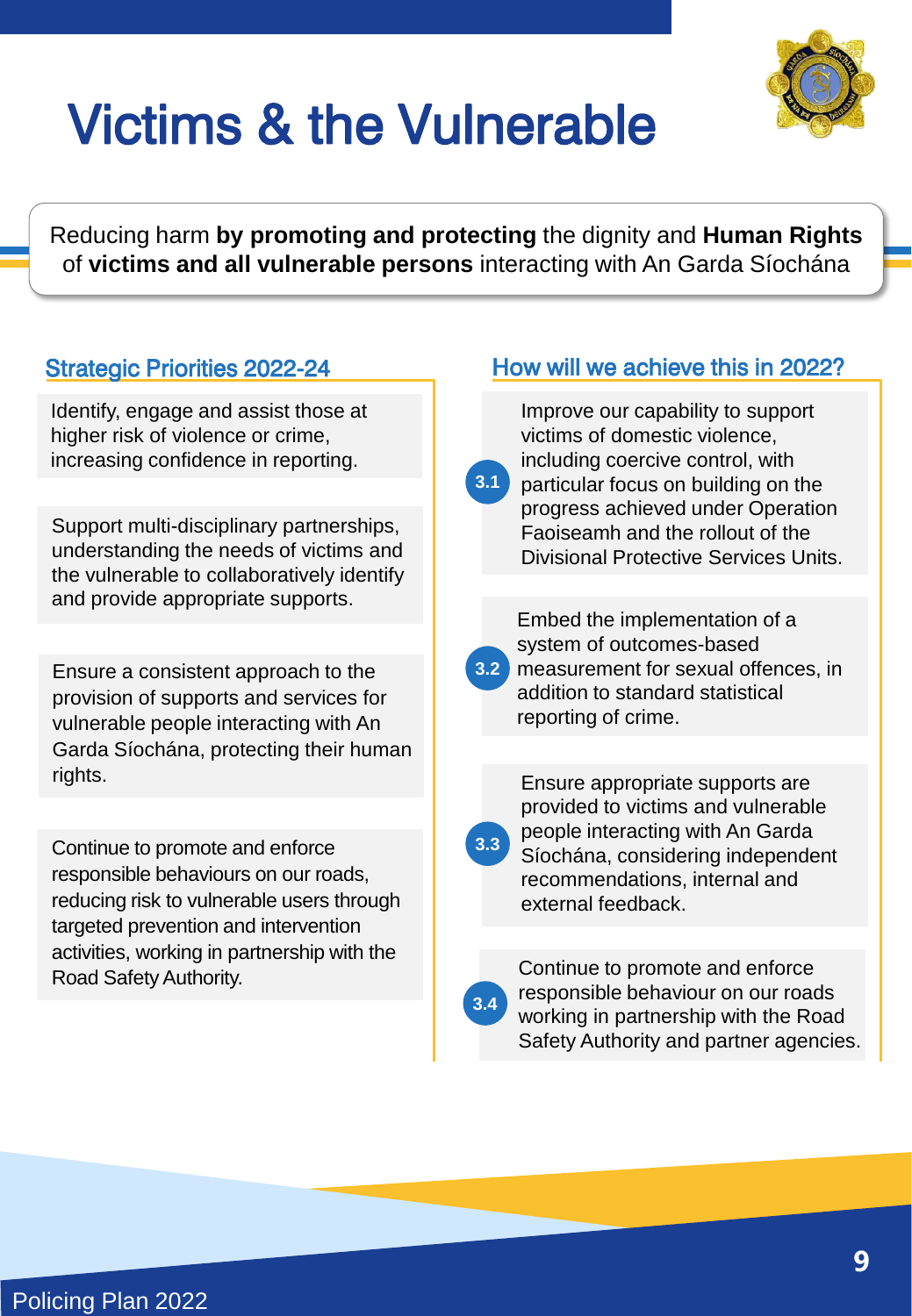## Protecting the Security of the Irish State



**Protecting the Security of the State** and its people from terrorism and threats detrimental to its vital interests

### Strategic Priorities 2022-24

Strengthen our capacity to identify and respond to current and emerging threats recognising our role in preserving and protecting the security of the Irish State.

Maintain our strong relationships with policing and security partners to proactively contribute to State and international security.

Cohesive intelligence collection, analysis and sharing capabilities to effectively and efficiently identify and react to threats.

### How will we achieve this in 2022?



Strengthen Security and Intelligence capability through continued implementation of the Security & Intelligence Operating Model and roll out of new technical capacity.

| 4.7 |  |
|-----|--|

**4.3**

Maintain preparedness for Major Emergencies through continued participation in Major Emergency Management interagency structures and promoting awareness of MEM in An Garda Síochána.

Continue to conduct intelligence-led operations, working in partnership with domestic and international agencies where appropriate, to proactively identify and disrupt terrorism and the activities of hostile actors.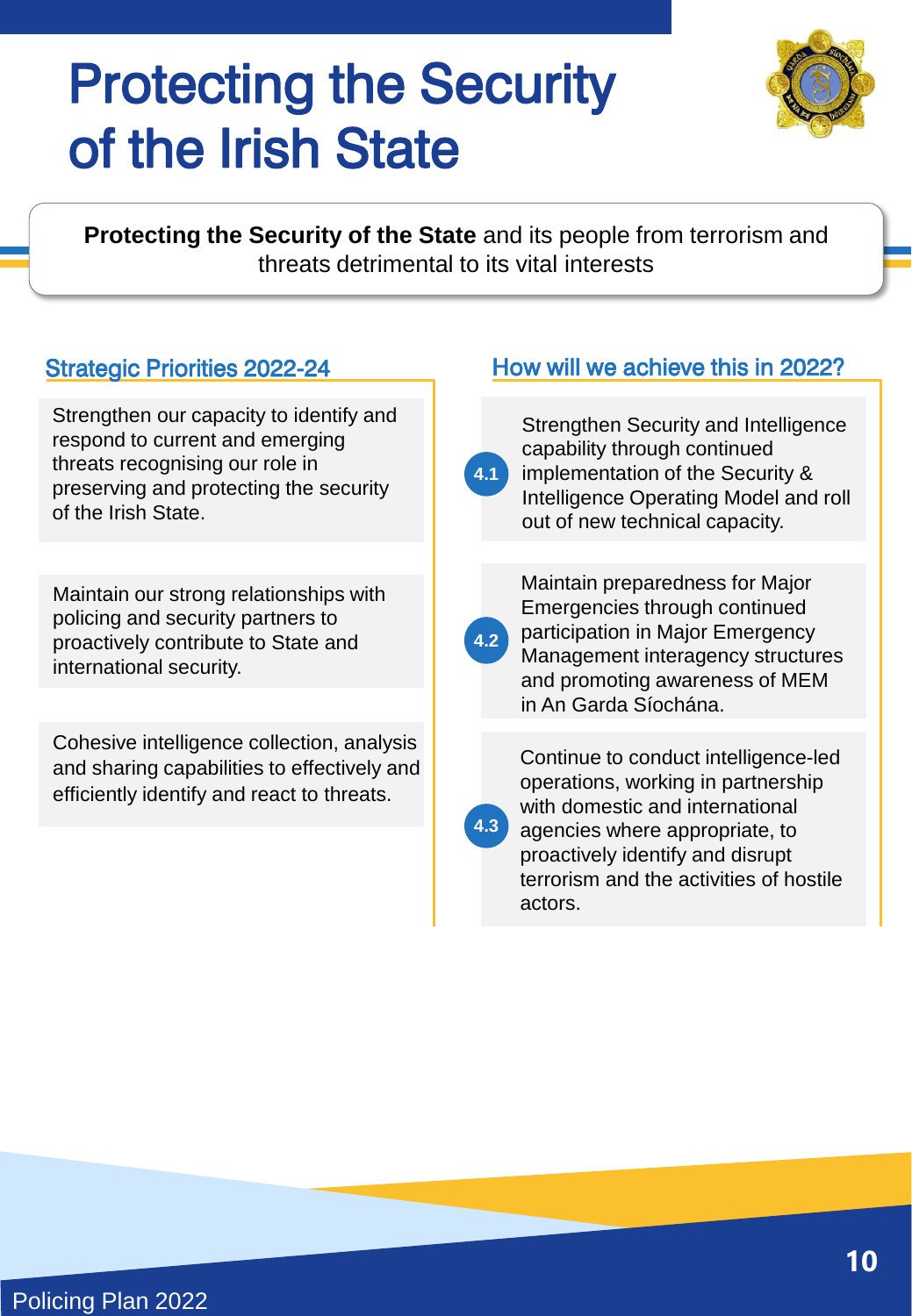## Sustainable Change & Innovation



Inspiring and sustaining a culture of **continuous improvement**, enhancing **innovation** and responsiveness to change

### Strategic Priorities 2022-24

Enhance overall change capacity and capability across the organisation, supporting a culture of innovation.

Be at the forefront of addressing emerging crime types through adopting and adapting the latest policing methods.

Embed an outcomes focused approach to change and innovation, building on the benefits of transformation realised.

Bring a environmentally sustainable approach to what we do.

### How will we achieve this in 2022?

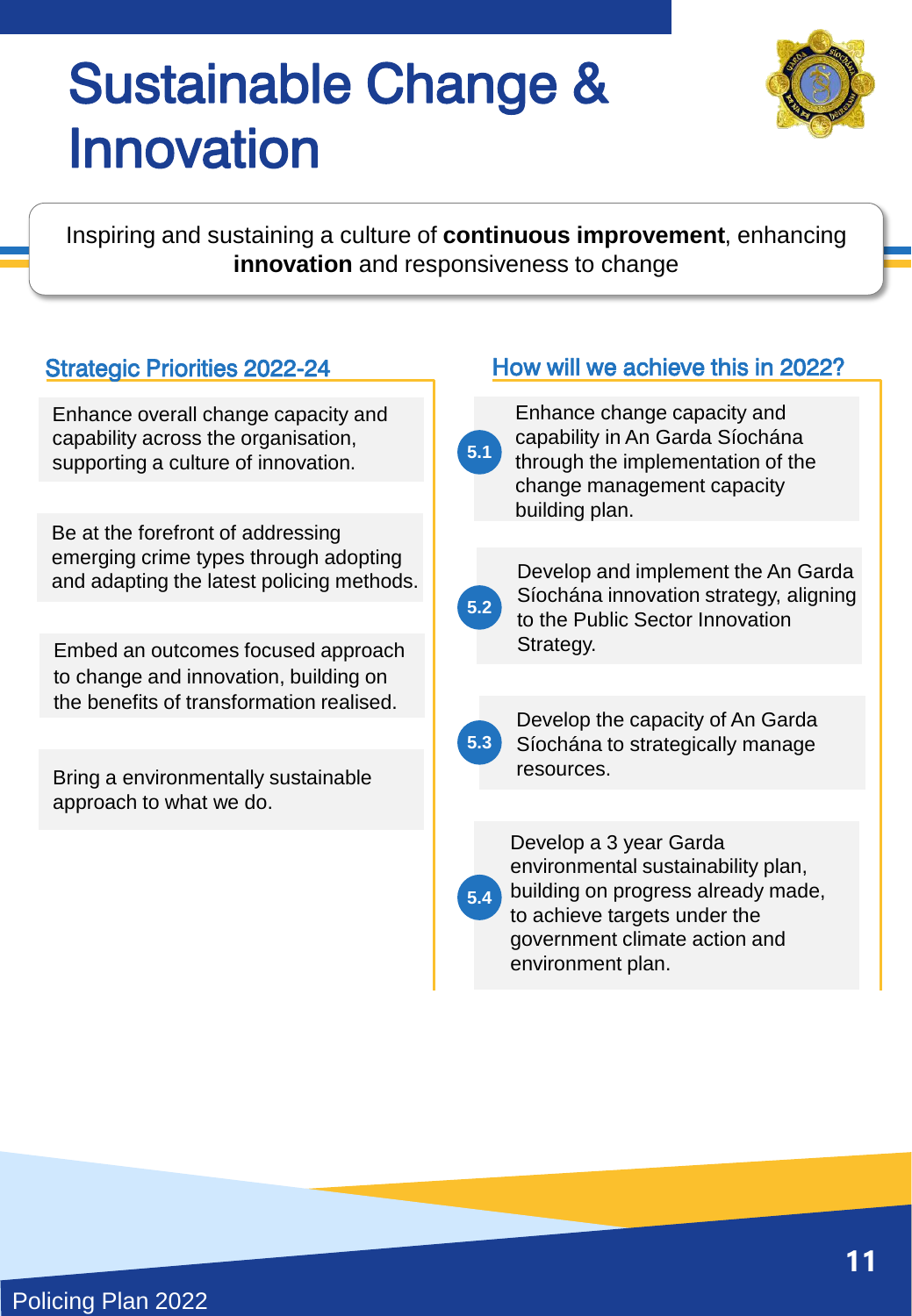

# **Enablers**

Policing Plan 2022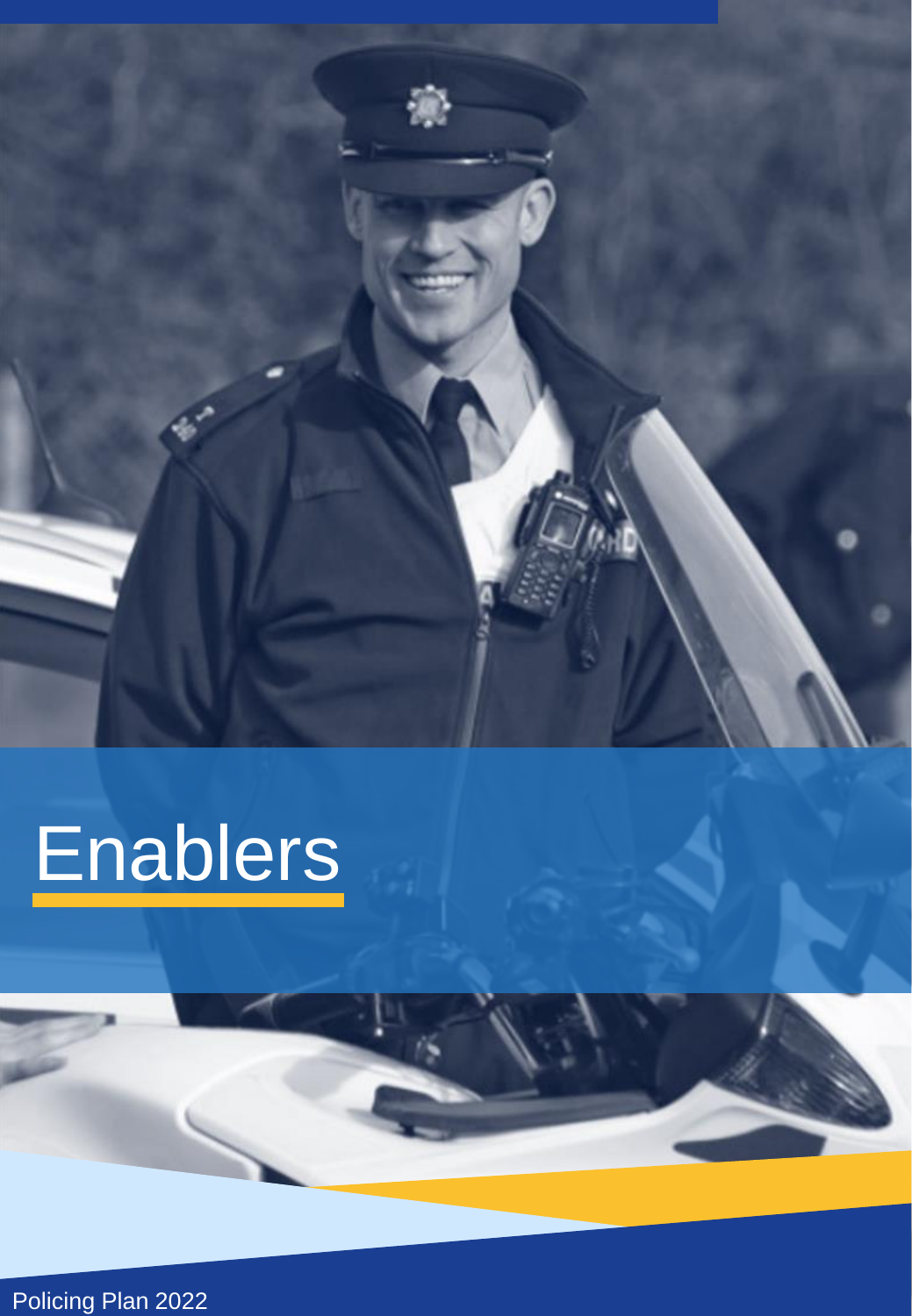## People & Purpose



### An Garda Síochána values being a **people focused organisation**

Enhance a workplace culture that includes, supports and values all personnel.

Foster and embrace diversity whilst attracting and recruiting personnel into the organisation.

Develop a forward-looking people strategy, supporting and adapting to shifts in ways of working.

Develop enhanced and more efficient ways of enabling learning, development and information-sharing throughout the organisation.

Adopt and implement initiatives to support health and wellbeing and employee engagement across the organisation.

### Priorities 2022-24 How will we achieve this in 2022?



Enhance our Human Resources capacity, developing a strategic workforce plan to support us in realising our future workforce needs.



Promote the development of a workforce which is reflective and representative of the diverse communities of Ireland.



Continue to roll out Health and **E1.3** Commue to roll out Health and<br>**E1.3** Wellbeing Strategy initiatives.



Develop and implement a Training, Learning and Development Strategy, supporting our personnel in succeeding in their roles.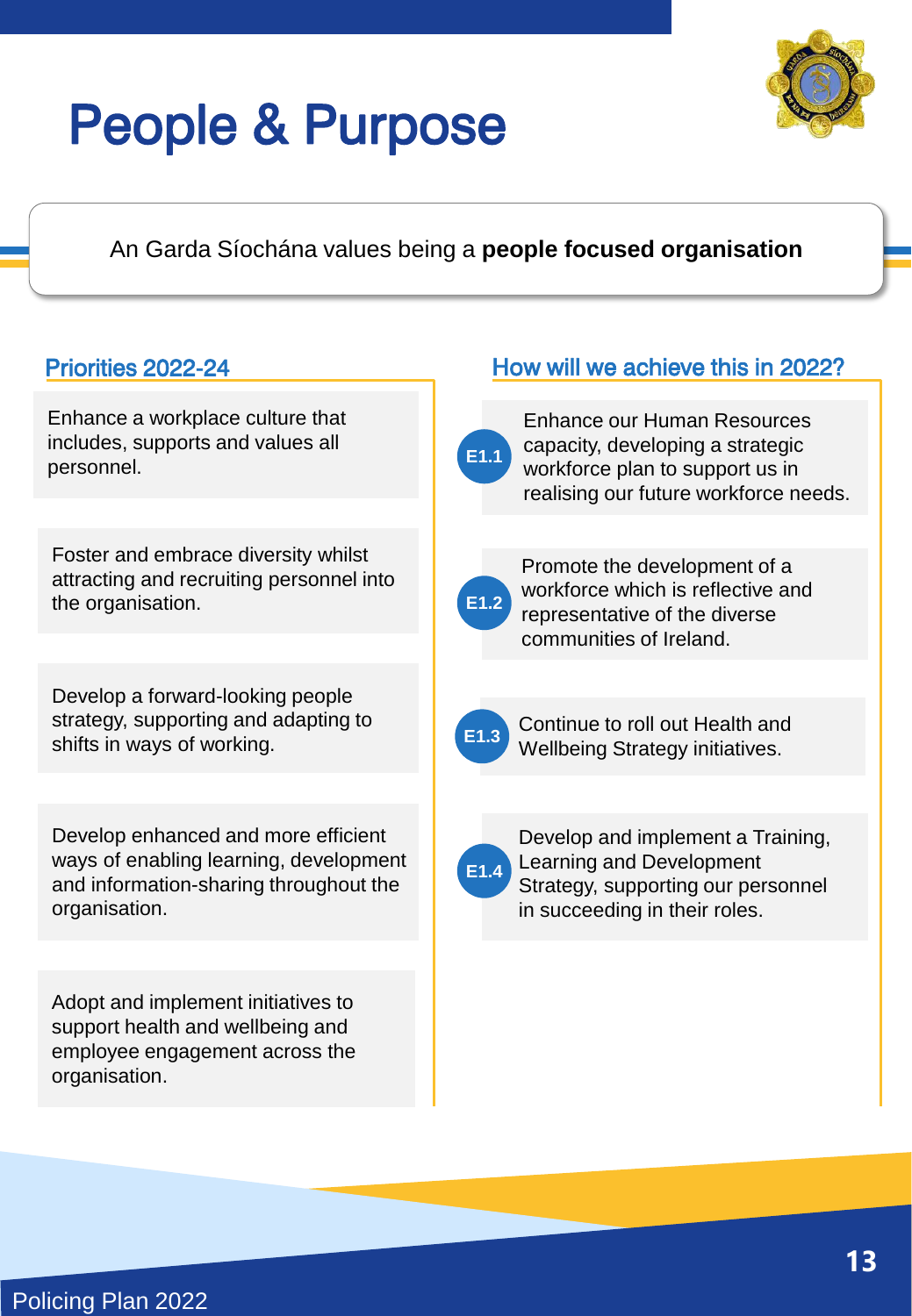## **Partnerships**



Engage and sustain strategic, **collaborative partnerships** to continually strengthen our knowledge, service and effectiveness

### Priorities 2022-24

Developing strategic partnerships at all levels to drive effective and measurable outcomes for the communities we serve.

Support collaboration, nationally and internationally, strengthening links and cooperative working.

Enhance our capabilities by exploring and developing partnerships with specialists, thought leaders, universities and research hubs.

### How will we achieve this 2022?



Ongoing engagement with partners to continue to develop multidisciplinary approaches.

| 2.2 |  |
|-----|--|
|     |  |

Explore collaboration with specialists and thought leaders, universities and research hubs to strengthen our service and effectiveness.

**E2.3**

Maintain ongoing co-operation with U.K. Law Enforcement Agencies in line with the parameters set out in the E.U. U.K. Withdrawal Agreement with particular emphasis on close cooperation with the Police Service of Northern Ireland.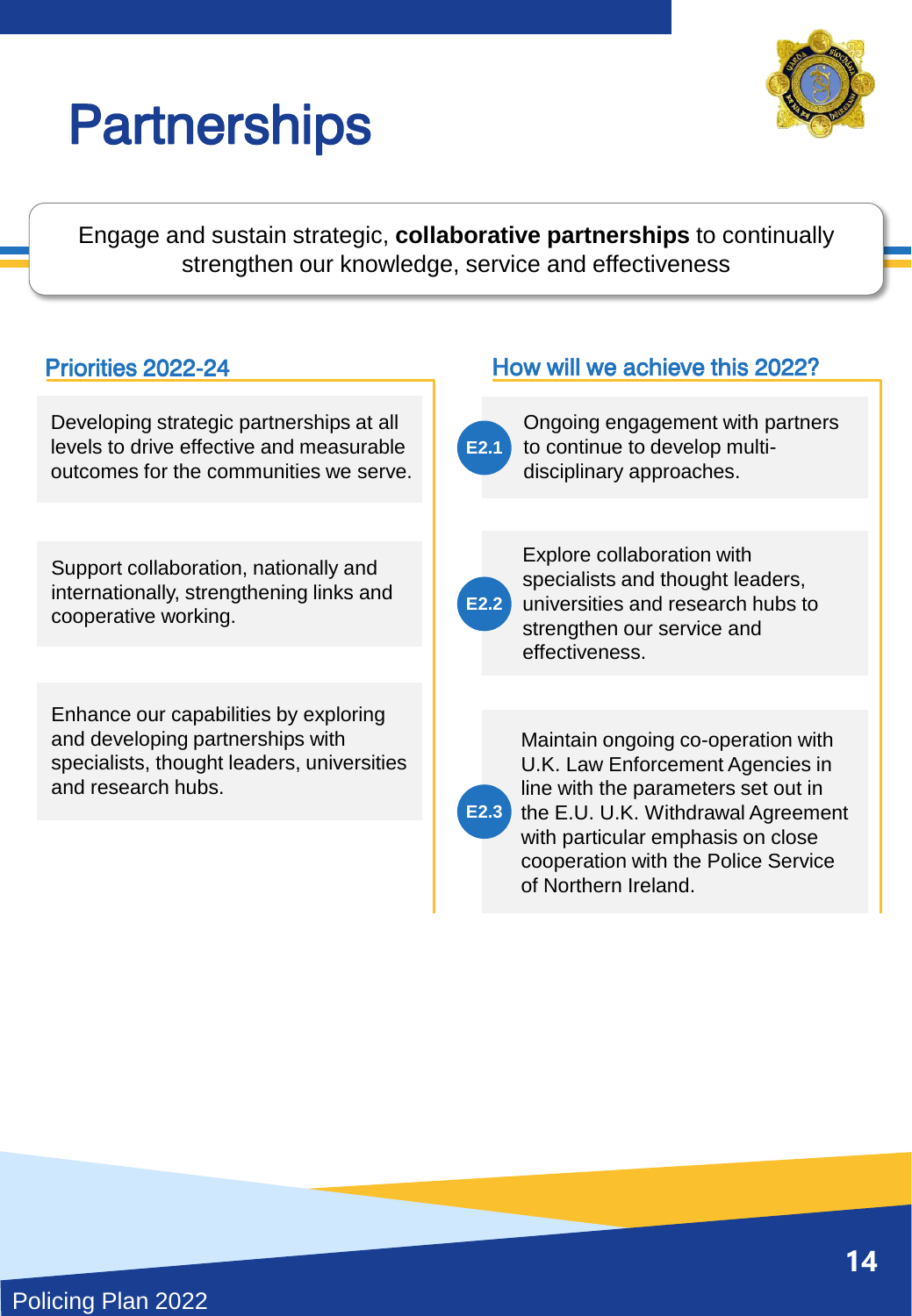## Engagement



Develop clear **two-way communication** and engagement through new and existing channels

### Priorities 2022-24

Build upon existing communications capabilities and explore new approaches, including digital options.

Strengthen our approach to internal and external engagement, listening and responding to the diverse needs of our people and communities.

Conduct a follow up Cultural Audit, listening to our personnel, adopting learnings and responding with visible actions.

### How will we achieve this in 2022?



Continue to strengthen two-way engagement with national and local level partners, listening to and understanding the needs of our communities.



Increased use of the Public Attitudes Survey to enhance our understanding of how our work is perceived by the communities we serve, developing appropriate responses.

| ٠ |
|---|
|   |

Conduct a Cultural Audit within An Garda Síochána, assessing and responding to its results.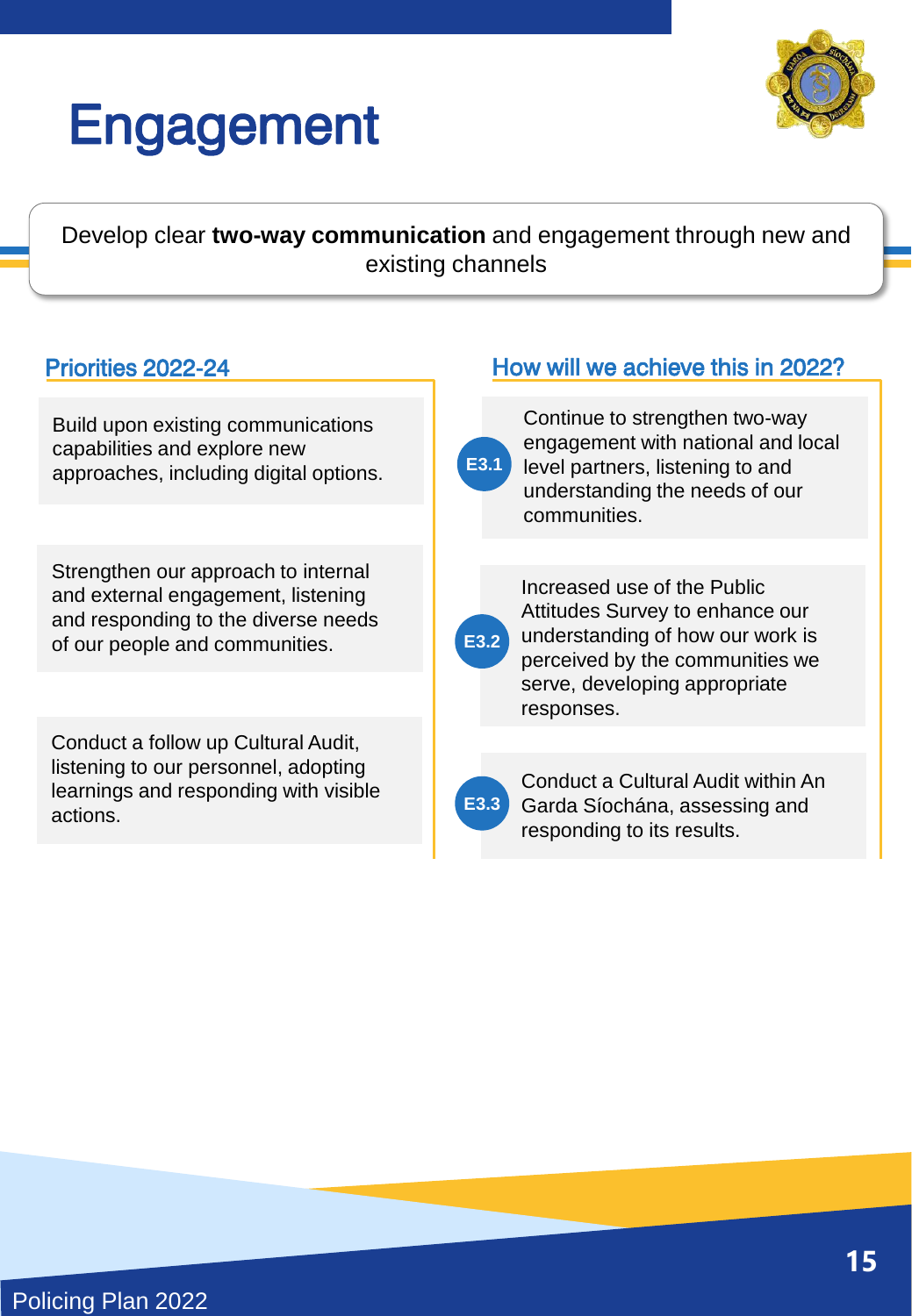

## Empowerment & Trust

Foster a culture of empowerment and trust, rooted in **integrity and the protection of Human Rights**

### Priorities 2022-24

Promote and champion An Garda Síochána values within and outside of the organisation, having cognisance to our obligations under Section 42 of the Irish Human Rights and Equality Commission Act 2014.

Empower our personnel, providing them with effective processes, appropriate tools, and placing the Code of Ethics and human rights at the core of their decision making.

More efficient and effective processes to support management and front line operations in providing a consistent and effective service, recognising the significant financial investment in An Garda Síochána.

### How will we achieve this 2022?



Continue to enhance professionalism amongst An Garda Síochána personnel, embedding human rights and ethical decisionmaking.



Enhance the Garda Anti-Corruption Unit to continue to promote integrity and professionalism across its business areas.



Establish a centralised process to track the implementation of independent recommendations.



Continue the roll out of the new An Garda Síochána Operating Model.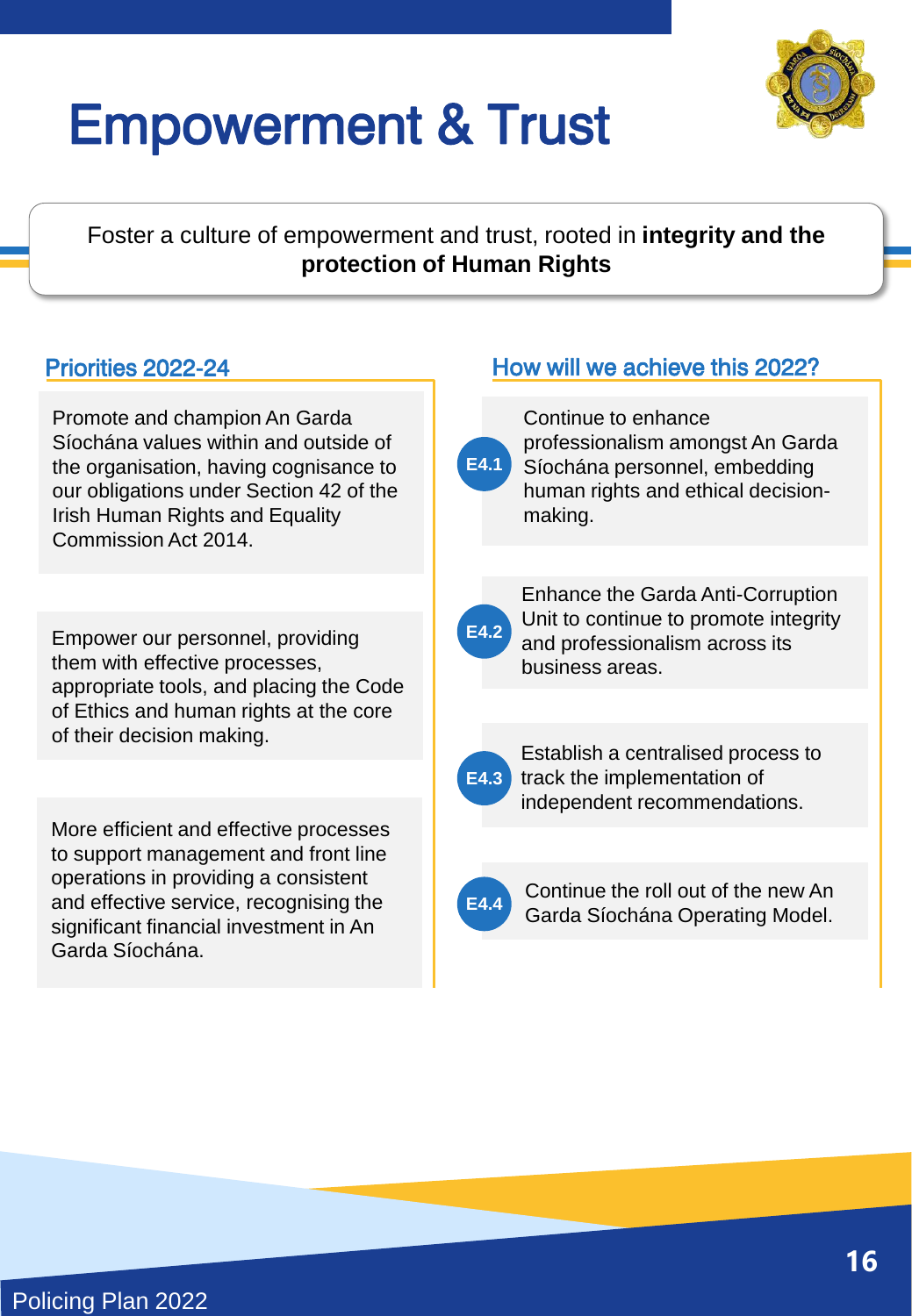

## Information-Led Policing

Cultivate an **information-led service**, using data and technology to drive efficiencies, effectiveness and decision-making

### Priorities 2022-24

Create an information and technology ecosystem, increasing our capacity to provide consistent information across all levels of An Garda Síochána.

Create a culture which recognises the central importance of data as an organisational asset, managing it in an ethical manner.

Modernise and scale An Garda Síochána integrated core technology platforms with minimum disruption to the operation.

### How will we achieve this 2022?



Continue to realise the An Garda Síochána Information and

Communications Technology Vision through the implementation the 2022 ICT Roadmap.



Improve the consistency of our data by operationalising the data quality process.

| E5.3 |  |
|------|--|
|      |  |

Enhance the capabilities of Garda mobility devices by developing further applications and expanding their use.